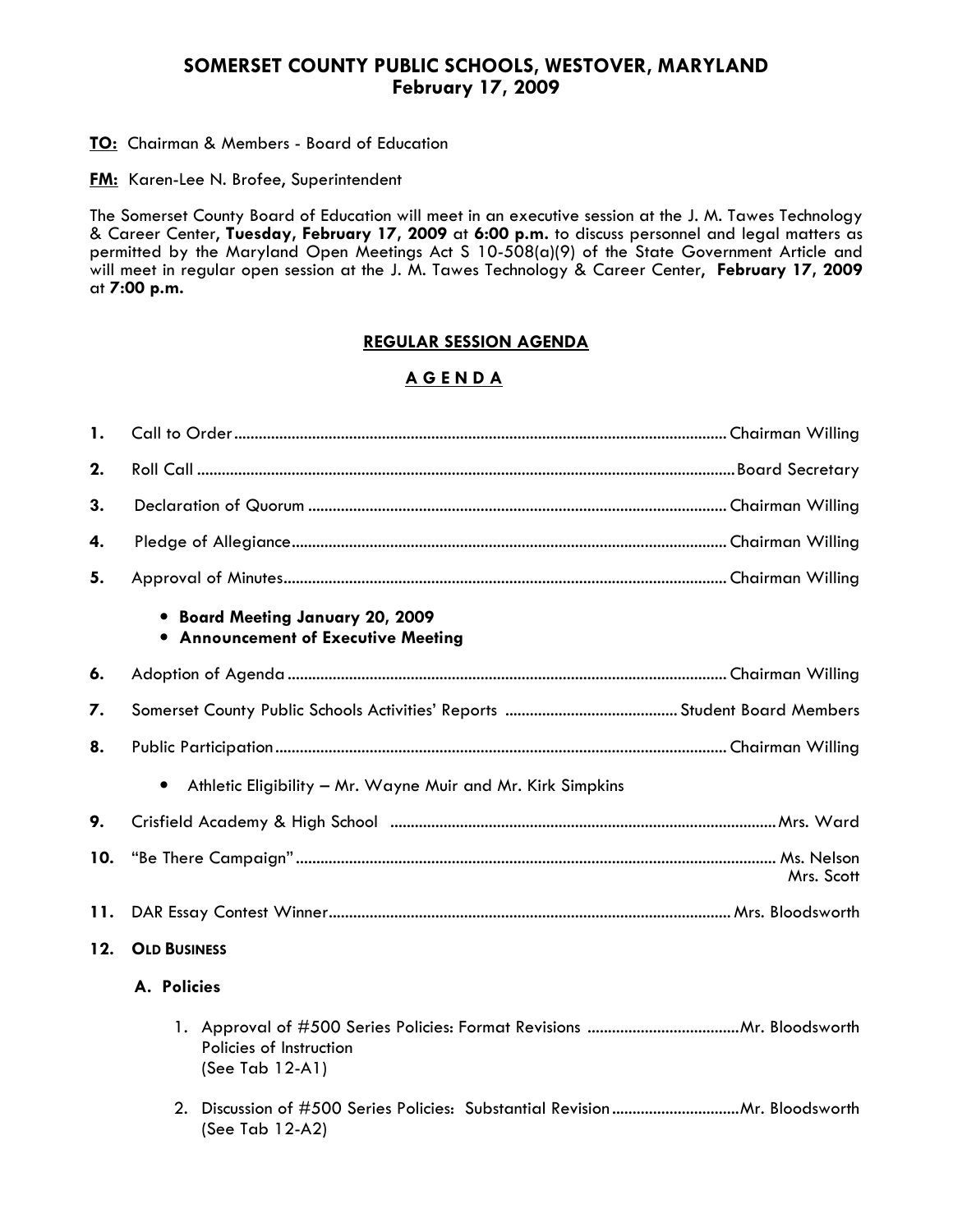|     |                                |                                                                                               | (See Tab 12-A3)                                                                                                                                               |                                                                                                                                                                                                                                                                                                                                                                                                                                                                                                                                                                                                                                      |  |
|-----|--------------------------------|-----------------------------------------------------------------------------------------------|---------------------------------------------------------------------------------------------------------------------------------------------------------------|--------------------------------------------------------------------------------------------------------------------------------------------------------------------------------------------------------------------------------------------------------------------------------------------------------------------------------------------------------------------------------------------------------------------------------------------------------------------------------------------------------------------------------------------------------------------------------------------------------------------------------------|--|
|     | <b>B.</b> Instructional Report |                                                                                               |                                                                                                                                                               |                                                                                                                                                                                                                                                                                                                                                                                                                                                                                                                                                                                                                                      |  |
|     |                                |                                                                                               | (See Tab 12-B1)                                                                                                                                               |                                                                                                                                                                                                                                                                                                                                                                                                                                                                                                                                                                                                                                      |  |
|     |                                | (See Tab $12-C$ )                                                                             |                                                                                                                                                               |                                                                                                                                                                                                                                                                                                                                                                                                                                                                                                                                                                                                                                      |  |
|     |                                |                                                                                               | <b>D. Human Resources</b>                                                                                                                                     |                                                                                                                                                                                                                                                                                                                                                                                                                                                                                                                                                                                                                                      |  |
|     | (See Tab 12-D1)                |                                                                                               |                                                                                                                                                               |                                                                                                                                                                                                                                                                                                                                                                                                                                                                                                                                                                                                                                      |  |
| 13. | <b>NEW BUSINESS</b>            |                                                                                               |                                                                                                                                                               |                                                                                                                                                                                                                                                                                                                                                                                                                                                                                                                                                                                                                                      |  |
|     | А.                             |                                                                                               | <b>Finance</b>                                                                                                                                                |                                                                                                                                                                                                                                                                                                                                                                                                                                                                                                                                                                                                                                      |  |
|     | (See Tab $13-A1$ )             |                                                                                               |                                                                                                                                                               |                                                                                                                                                                                                                                                                                                                                                                                                                                                                                                                                                                                                                                      |  |
|     | (See Tab $13-A2$ )             |                                                                                               |                                                                                                                                                               |                                                                                                                                                                                                                                                                                                                                                                                                                                                                                                                                                                                                                                      |  |
|     | <b>B.</b>                      | <b>Facilities</b>                                                                             |                                                                                                                                                               |                                                                                                                                                                                                                                                                                                                                                                                                                                                                                                                                                                                                                                      |  |
|     |                                | 1. Construction Management - Washington Academy & High SchoolMr. Daugherty<br>(See Tab 13-B1) |                                                                                                                                                               |                                                                                                                                                                                                                                                                                                                                                                                                                                                                                                                                                                                                                                      |  |
|     | $\mathsf{C}$ .                 |                                                                                               | <b>Student Services</b>                                                                                                                                       |                                                                                                                                                                                                                                                                                                                                                                                                                                                                                                                                                                                                                                      |  |
|     |                                |                                                                                               | (See Tab 13-C1)                                                                                                                                               |                                                                                                                                                                                                                                                                                                                                                                                                                                                                                                                                                                                                                                      |  |
|     | D.                             | <b>Policies</b>                                                                               |                                                                                                                                                               |                                                                                                                                                                                                                                                                                                                                                                                                                                                                                                                                                                                                                                      |  |
|     |                                | <b>Human Resources</b><br>(See Tab 13-D1)                                                     |                                                                                                                                                               |                                                                                                                                                                                                                                                                                                                                                                                                                                                                                                                                                                                                                                      |  |
|     |                                |                                                                                               | 700-1<br>700-2<br>700-3<br>700-4<br>700-5<br>700-6<br>700-7<br>700-8<br>700-9<br>700-10<br>700-11<br>700-12<br>700-13<br>700-14<br>700-15<br>700-16<br>700-17 | <b>Personnel Policies Goals</b><br><b>Equal Opportunity Employment</b><br>Conflict of Interest<br><b>OSexual Harassment</b><br>Drug Free Workplace<br><b>Tobacco Free School Environment</b><br>Personnel Records and Data Storage<br>Authority of the Board - Personnel<br><b>Professional Duties and Responsibilities</b><br><b>Employment Practices</b><br><b>Business Leave</b><br>Sick Leave<br><b>Employees Work Schedule and Leave</b><br>Personnel Procedures, Food & Nutrition Services<br><b>Workers' Compensation Claims</b><br><b>Custodial Employment</b><br>Appointment to Administrative and/or Supervisory Positions |  |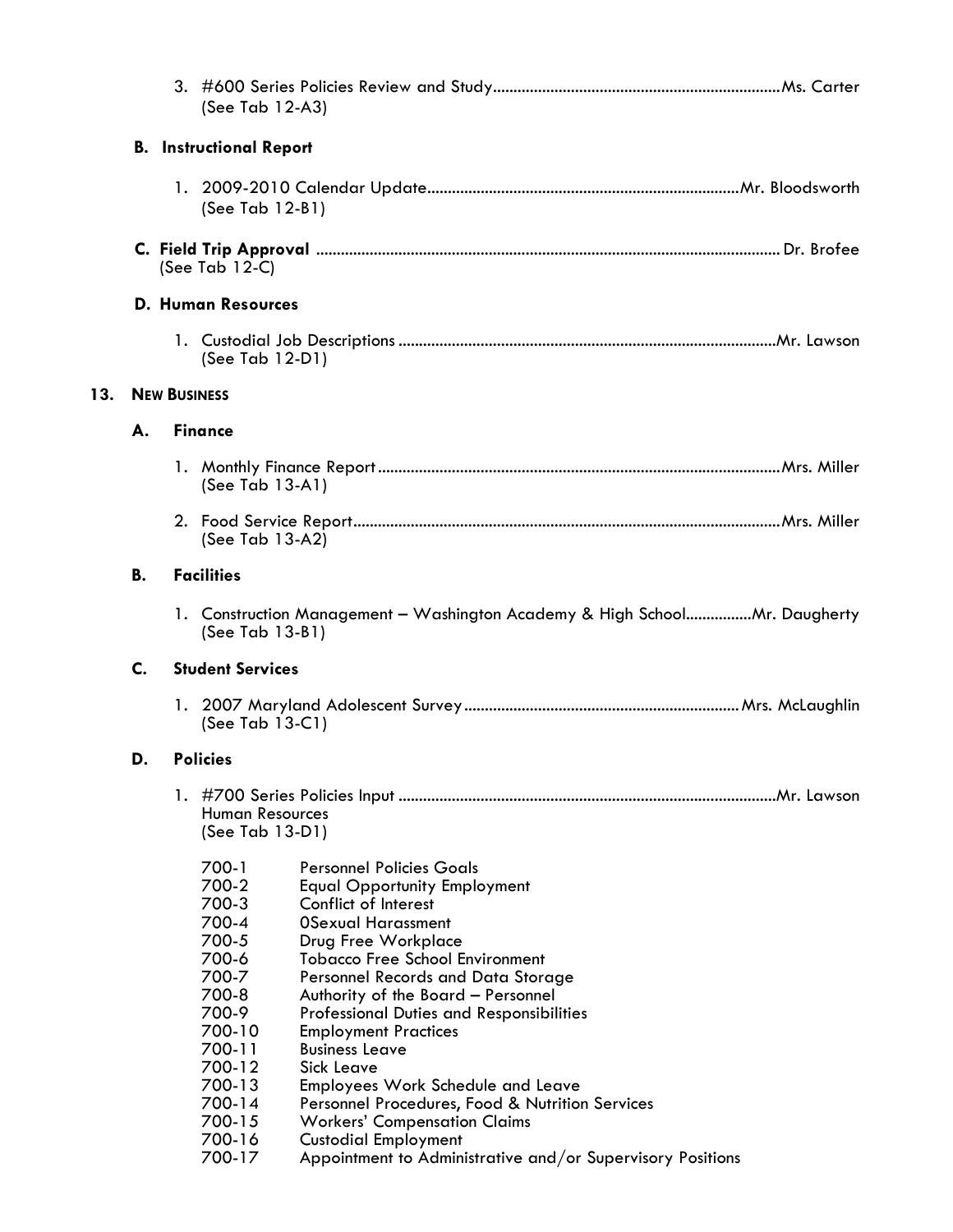|                                        |                         |                                                                        | 700-18 | <b>Employment Practices - Para Professionals</b>        |
|----------------------------------------|-------------------------|------------------------------------------------------------------------|--------|---------------------------------------------------------|
|                                        |                         |                                                                        | 700-19 | <b>Employment of Professional Personnel-Teachers</b>    |
|                                        |                         |                                                                        | 700-20 | Substitute Teachers                                     |
|                                        |                         |                                                                        | 700-21 | Personnel Practices Clerical/Secretarial Employees      |
|                                        |                         |                                                                        | 700-22 | <b>Faculty Solicitation by Vendors</b>                  |
|                                        |                         |                                                                        | 700-23 | Duty Free Lunch                                         |
|                                        | 700-24                  |                                                                        |        | <b>Retirement and Service Awards</b>                    |
| 700-25<br><b>Certificate Upgrading</b> |                         |                                                                        |        |                                                         |
|                                        |                         |                                                                        | 700-26 | <b>Tuition Reimbursement</b>                            |
|                                        |                         |                                                                        | 700-27 | <b>Disciplinary Procedures for Classified Employees</b> |
|                                        |                         |                                                                        | 700-28 | Disciplinary Procedures - Professional Employees        |
|                                        |                         |                                                                        | 700-29 | Support Employee Evaluation - Probationary Period       |
|                                        |                         |                                                                        | 700-31 | <b>Classified Employee Performance Appraisal</b>        |
|                                        |                         |                                                                        | 700-32 | <b>Criminal Background Investigation Statements</b>     |
|                                        |                         |                                                                        | 700-33 | Appointment to Support/Classified Position              |
|                                        |                         |                                                                        | 700-34 | <b>Procedures for Classified Evaluations</b>            |
|                                        |                         |                                                                        | 700-35 | <b>Violation of Criminal Laws</b>                       |
|                                        |                         |                                                                        | 700-36 | Family and Medical Leave Act                            |
|                                        |                         |                                                                        | 700-37 | Health Insurance Portability and Accountability         |
|                                        |                         |                                                                        | 700-38 | Fair Labor Standards Act                                |
|                                        |                         |                                                                        | 700-39 | <b>Americans with Disabilities</b>                      |
|                                        |                         |                                                                        | 700-40 | Election & Appointment of Professional Personnel        |
|                                        |                         |                                                                        | 700-50 | <b>Negotiation Goals/Priority Objectives</b>            |
|                                        |                         |                                                                        | 700-51 | <b>School Board Negotiating Agents</b>                  |
|                                        |                         |                                                                        | 700-52 | Duties/Responsibilities of Educational Interpreters     |
|                                        |                         |                                                                        | 700-53 | School Resource Officer Program                         |
|                                        |                         |                                                                        | 700-54 | Tenure for Unit I Employees                             |
|                                        | E.<br>(See Tab $13-E$ ) |                                                                        |        |                                                         |
|                                        | F.                      | <b>Human Resources Report</b><br>(See Tab $13-F1$ )<br>(See Tab 13-F2) |        |                                                         |
|                                        |                         |                                                                        |        |                                                         |
|                                        |                         |                                                                        |        |                                                         |
|                                        |                         | (See Tab 13-F3)                                                        |        |                                                         |
| 14.                                    |                         | <b>Superintendent &amp; Board Member Comments</b>                      |        |                                                         |

15. March 17, 2009 – March 17, 2009 a closed session meeting will be held at 6:0 0 p.m. and an open regular session meeting at 7:00 p.m. at the J.M. Tawes Technology & Career Center.

#### 16. Adjournment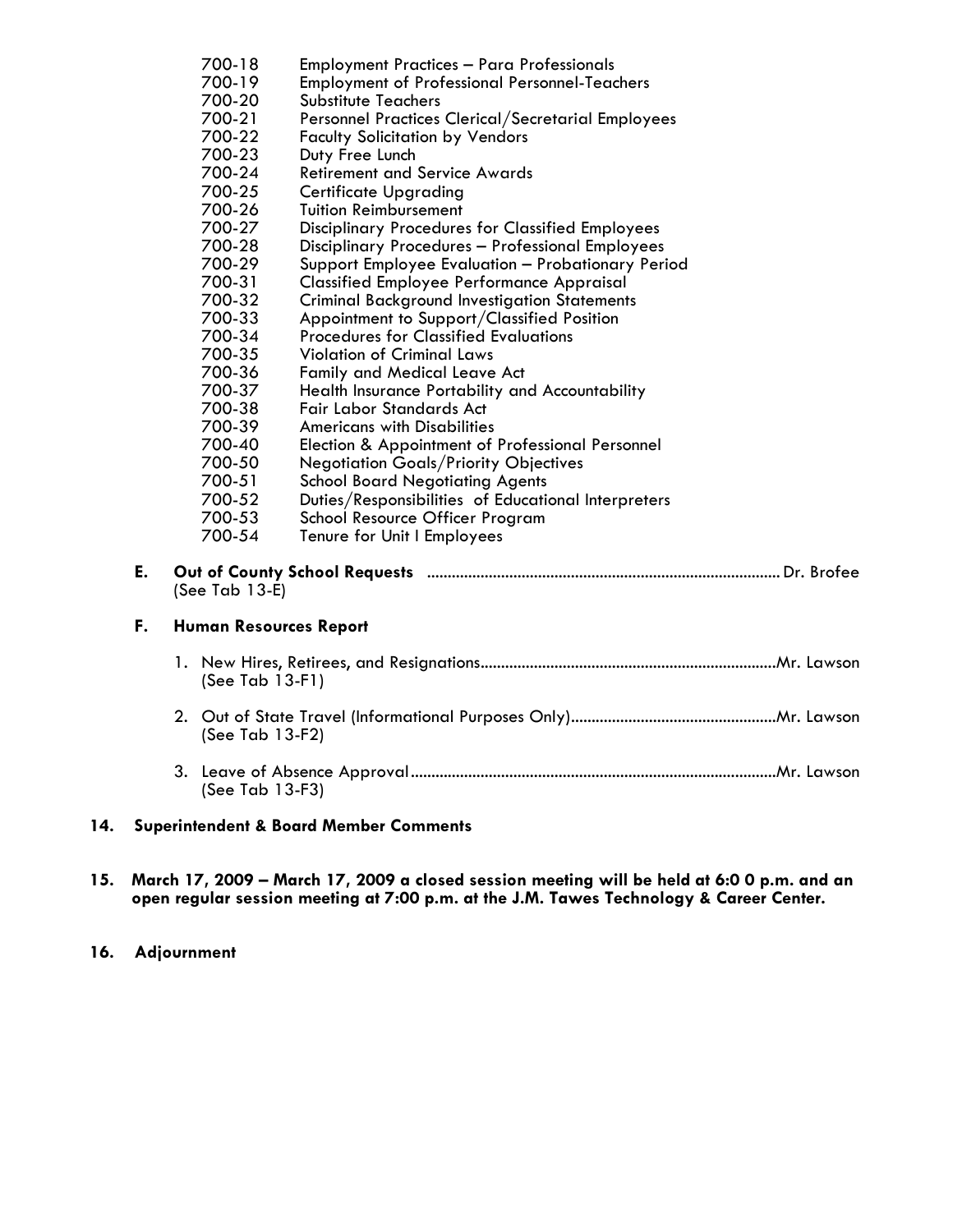# Agenda Attachment

### A. Policies

1. 500 Series Review: Policies of Instruction

# Summary of Review

| <b>Policy</b> | <b>Title</b>                                        | <b>Revision</b>                                                                                              |  |
|---------------|-----------------------------------------------------|--------------------------------------------------------------------------------------------------------------|--|
| $500-1$       | <b>Instructional Goals and</b>                      | <b>Format Revisions</b>                                                                                      |  |
|               | <b>Learning Outcomes</b>                            |                                                                                                              |  |
| 500-2         | School Calendar/School                              | <b>Format Revisions</b>                                                                                      |  |
|               | Year                                                |                                                                                                              |  |
| 500-3         | <b>Academic Freedom</b>                             | <b>Format Revisions</b>                                                                                      |  |
| 500-4         | <b>Curriculum Development</b>                       | <b>Format Revisions</b>                                                                                      |  |
| 500-5         | <b>Curriculum Adoption</b>                          | <b>Format Revisions</b>                                                                                      |  |
| 500-6         | <b>Curriculum Guides</b>                            | #2 becomes Process. Changed to "Electronic Copies"<br>will be prepared                                       |  |
| 500-7         | Curriculum Review                                   | <b>Format Revisions</b>                                                                                      |  |
| 500-8         | <b>Curriculum Programs</b>                          | #2 becomes Philosophy. Added, each SIT plan will be                                                          |  |
| 500-9         |                                                     | evaluated through a Peer review                                                                              |  |
|               | Kindergarten Pre-Entrance<br>Screening              | <b>Deleted</b>                                                                                               |  |
| 500-10        | Eligibility for All Day<br>Kindergarten             | <b>Deleted</b>                                                                                               |  |
| 500-11        | <b>Talented and Gifted</b>                          | <b>Format Revisions</b>                                                                                      |  |
| 500-12        | <b>Physical Education</b>                           | #2 becomes Requirements. Modified section on                                                                 |  |
|               | Guidelines for Secondary                            | apparel. Showers are suggested but not required.                                                             |  |
|               | Schools                                             |                                                                                                              |  |
| 500-13        | <b>Semester Examinations for</b>                    | #2 becomes requirements. Adds alternate assessments                                                          |  |
|               | <b>High School Students</b>                         | to count as finals (projects for example). Requires                                                          |  |
|               |                                                     | separate grades to appear on report card for midterm                                                         |  |
|               |                                                     | and/or final exams. Requires teachers to administer                                                          |  |
|               |                                                     | common assessments if available. Final grades count<br>10% of grade in semester long courses. Principals may |  |
|               |                                                     | deviate from exam schedule as situation may call for.                                                        |  |
| 500-15        | <b>Lesson Plans</b>                                 | Requires Extensive Revision-is going through committee                                                       |  |
|               |                                                     | process-will be submitted at a later date                                                                    |  |
| 500-16        | <b>System Test Security</b>                         | Requires Extensive Revision-is going through committee                                                       |  |
|               | Procedures                                          | process-will be submitted at a later date.                                                                   |  |
|               |                                                     | Administrative Procedures needs updating                                                                     |  |
| 500-17        | <b>Special Education</b>                            | Will include 500-24 which speaks to credits earned.                                                          |  |
|               |                                                     | Also adding a discipline section, grievance section and                                                      |  |
|               |                                                     | includes updates to COMAR.                                                                                   |  |
| 500-18        | Grievance Procedures is                             | The student guideline part of this policy stays as 500-                                                      |  |
|               | Changed to "504 Student                             | 18. Most parts of this are new. The employee                                                                 |  |
|               | Guidelines"                                         | grievance procedure due to a handicapping procedure                                                          |  |
|               |                                                     | goes to the 700 Human Resources policies.                                                                    |  |
| 500-19        | <b>Instructional Goals and</b>                      | #3 becomes Process. Change title to Selection of                                                             |  |
|               | <b>Learning Outcomes</b>                            | Media Materials. Media supervisor is examining this                                                          |  |
|               |                                                     | policy                                                                                                       |  |
| 500-20        | Athletic Eligibility and                            | Requires Extensive Revision-is going through committee                                                       |  |
| 500-21        | Participation<br><b>Extra Curricular Activities</b> | process-will be submitted at a later date                                                                    |  |
|               |                                                     | #2 changes to Description. 2E2 has added wording                                                             |  |